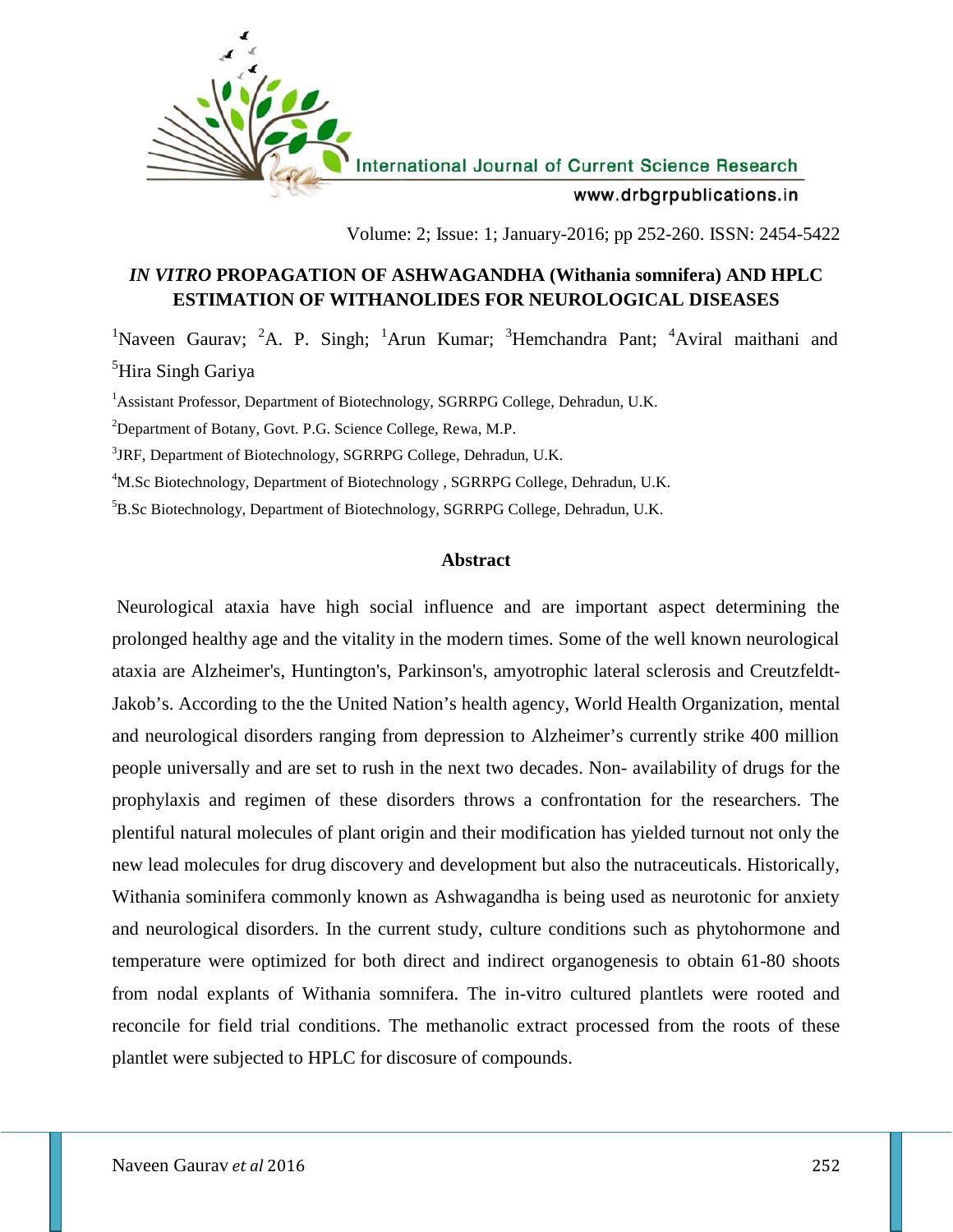**Keywords:** Withania, neurological disorders, Micropropagation, Organogenesis,Neurotonic, Withanolides.

#### **Introduction**

Aswagandha (Withania somnifera) is an ornamental and medicinal plant. It is used as a medicinal plant from the ancestor era. Parts of this plant used as a medicine for curing different diseases. Aurveda describes its medicinal use for human beings. The Sanskrit name "ashva" meaning horse and "gandha" meaning smelling was given to this plant due to the smell of the roots resembling a sweating horse. Currently around 200 traditional medicinal formulae are prepared in Ayurveda, Sid-dha and Unani systems using this plant. All the plant parts are credited with medicinal properties. Parts of plant used for curing different types of diseases. Property of curing a disease is depending upon the phytochemical/active compound composition of plant part. Different plant parts contain different types of active compounds. As a medicine all parts of this plant are used (Naveen gaurav 2013).

The genus Withania is restricted and related to the old World; rather it closely belongs to the genus Physalis, the gooseberries. Withania possesses a natural occurrence, most probably in the drier and humid areas, spread from the Mediterranean region to throughout tropical region of Africa to South Africa and also from the Cape Verde Islands and Canary region to the Arabia and Middle East region like India, southern China and Sri Lanka (Naveen gaurav *et al* 2015). Neurodegenerative ataxia such as Parkinson's disease (PD), alzheimer's disease (AD), Huntington's disease (HD), Amyotrophic lateral sclerosis (ALS) (Chiti and Dobson 2006) and Creutzfeldt-Jakobdisease (CJD) (Chakrabarti *et al* 2009) are some of the well known age related ataxia. Inspite the great number of ongoing analysis, neurodegenerative ataxia remain non curable. The drugs presently available for dementia, such as donepezil, an acetylcholine inhibitor are efficacious in the temporary regimen of memory dysfunction, but do not prevent or reverse the underlying neurodegeneration (Elizabeth *et al* 2007). Thus, in the present framework, there is an immediate need for a new bio-chemical entity(s) with zero or low toxicity which can effectually act on diverse molecular targets of these neurological disorders. The plentiful natural molecules of plant origin and their modification has yielded not only the new lead molecules for drug discovery and development but also the nutraceuticals. Analysis on the multiple and varied plant species of the natural molecules are available (Campos *et al* 2010). Withania somnifera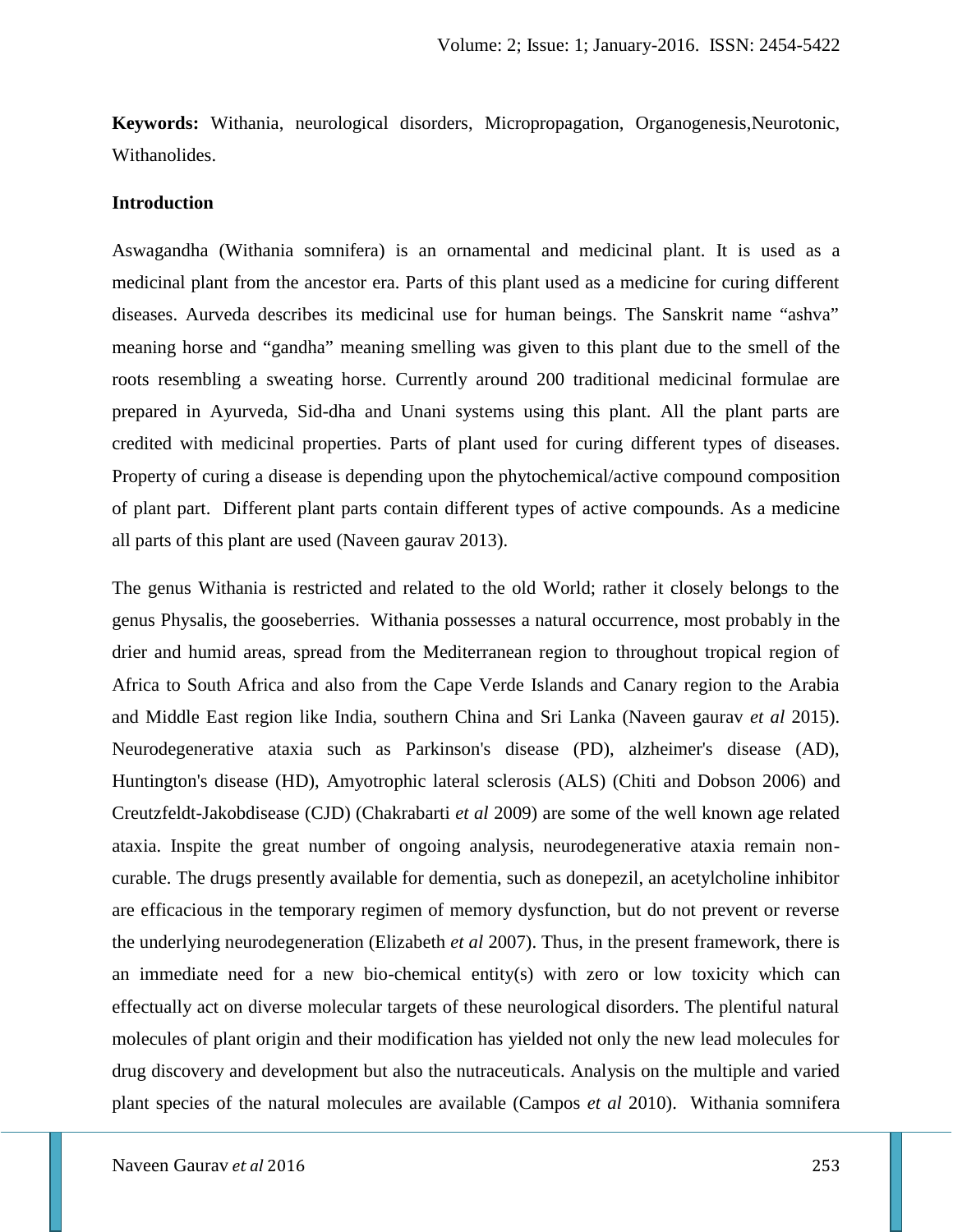(Solanaceae) also commonly known as ashwagandha is a well known herb in the ayurvedic and indigenous medical systems for 3000 years (Devi and Sharada 1992; Jaffer *et al* 1988) The plant is being opressed for preparation of over 190-200 formulations used in the tregimen of many physiological disorders (Antonisamy and Manickam 1999; Mirjalili *et al* 2009). It is used therapeutically as an adaptogen for patients with nervous exhaustion, insomnia, and debility due to stress and as an immune stimulant in patients with low white blood cell counts (Ven Murthy *et al* 2010). Over opression and the reproductive failure have rendered the species accessible to complete annihilation (Antonisamy and Manickam 1999). The natural propagation of Withania occurs through seeds but chances of seed setting get restricted due to diocious nature of flowers. In-vitro propagation of this plant will not only provide a means of disease free healthy clones for extraction of pure drugs, but also a solution for its extinction. In the present study, we report direct organogenesis through nodal segment and indirect through callus formed from leaf. Further, the methanol extract processed and obtained from the roots of Withania were subjected to HPLC for Withanolides identification.

#### **Materials and Methods**

Collection and sterilization of of nodal and leaf explants Withania somnifera plant was obtained from Forest Research Institute (FRI) Dehradun, India. Both leaf explants and nodal leaf explants were washed with Cween 20 and sterilized with 0.1% HgCl2 for 4-6 min followed by thorough washing in distilled 4-5 times. A rapid procedure for smooth and optimum propagation for Withania somnifera (a medicinally efficacious multipurpose plant), was done to involve in the study of the effect of temperature, physico-chemical treatments, photoperiod, growth regulators (IAA, IBA, 2–4 D and BA) and storage on product ability (Naveen gaurav *et al* 2015).

#### **Media for propagation**

The media used for the present work was MS (Murashige and Skoog 1962) media. PGR (Plant Growth Regulator) concentrations of BAP (0-8 mg/l); IAA (1-2 mg/l); 2,4-D (0.75-3 mg/l); and BAP  $(4 \text{ mg/l})$  + IAA  $(1\text{-}2\text{mg/l})$  were used to determine the suffice concentration for shooting and callusing. The shoots regenerated were transferredto MS media without any PGR for rooting. Rooted plants were transferred to Liquid MS media for 10 days and shifted to soil thereafter. The media was autoclaved at 15 psi, 121  $\mathrm{^0C}$  for 20 min.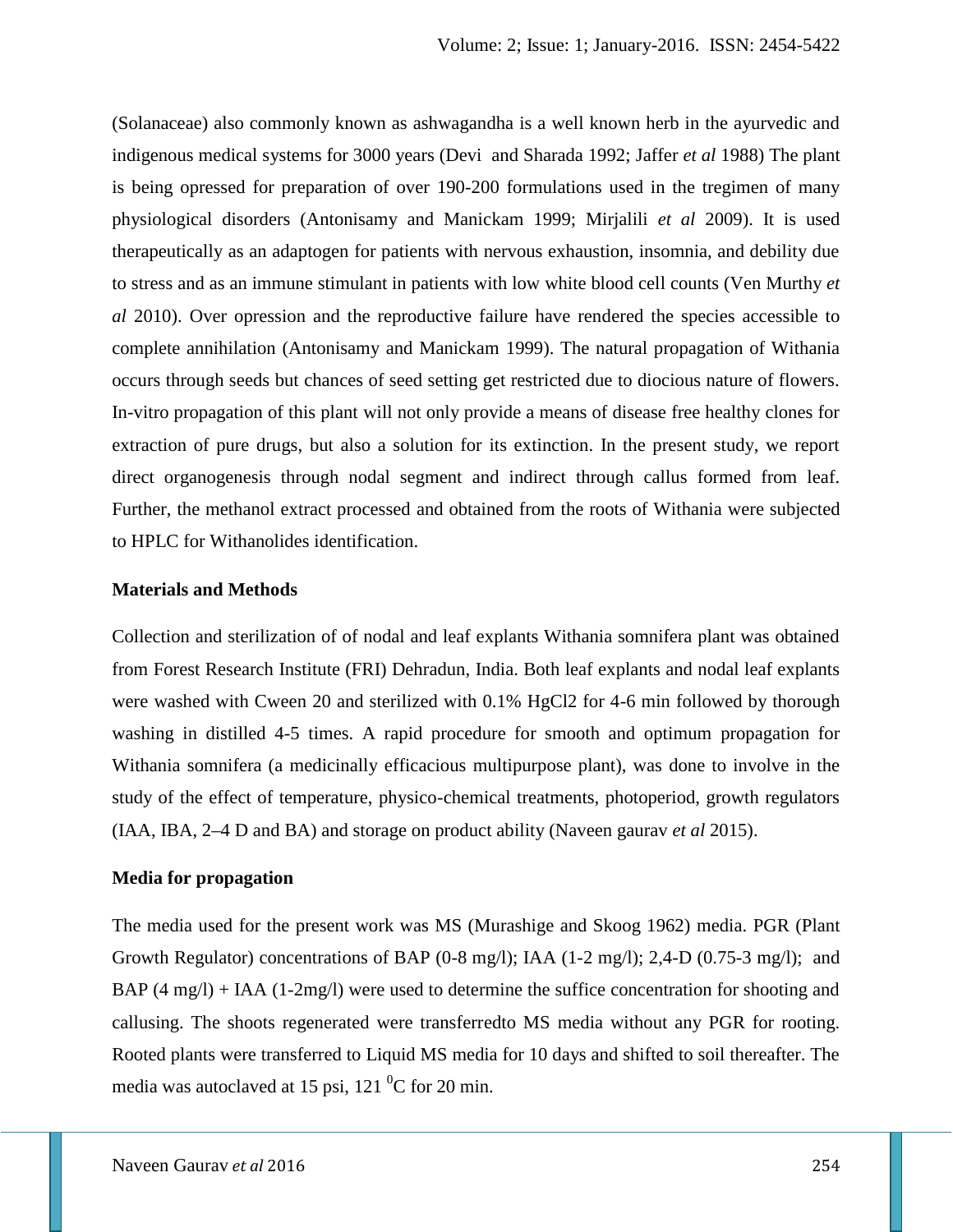## **Culture condition**

The culture tubes and flasks were incubated in the culture room maintained under 8h/16h (dark/light) photoperiod and temperature was maintain at around  $25\pm2\degree C$ .

## **Materials for root extract**

HPLC grade methanol used to extract Withanolides from the roots of the Withania somnifera in the ratio of 1:50, 1:25, 1:10.

## **Analytical method**

HPLC estimation Withanolides performed on Shimadzu 10 AS HPLC system, equipped with Ultra-Violet detector. For detection Varian C18 RP column and the active phase with the mixture of Acetonitrile: Methanol: Orthophosphoric acid (55:45:1) was used. The HPLC was run at 1350 psi and sample detected at 224 nm.

## **Results and Discussion**

The multiple shoot regeneration from nodal explants was assessed on MS media containing BAP at 0, 2.5, 4.5 and 7.5 mg/l. It was observed that number of shoots regenerated in MS media containing BAP at concentration 0 to 7.5 mg/l was 24.4 to 68.1 having shoot length ranging between 2 to 7 cms (Table 1) after 60 days of culture.The highest shoot proliferation and shoot length (7 cm) was observed in BAP 4.5 mg/L. This result is parallel with the earlier reports on medicinal plants such as Portulaca (Ashok and Mudasir 2010), Zingiber (Balachnadran S.M., Bhat S.R. 1990) Sida (Sivanesan and Jeong 2007) Azadirachta (Arora et.al., 2010). In another experiment IAA alone and BAP was used in combination with IA A to induce callus from leaf explants. It was observed that IAA at 1 mg/l and IAA (2.5 mg/l) with BAP (4 mg/l) increased weight of the callus to more than 20 times in 30 days (Table 2).

**Table 1 Effect of MS medium containing different concentration of BAP on multiple shoots formation and shoot length from nodal explants of Withania somnifera.**

| Sr. No. | Conc. of BAP $mg/l$ | Number of shoots per explants | Shoot length (cm) |
|---------|---------------------|-------------------------------|-------------------|
|         |                     | 24.4                          |                   |
|         | ر                   | 27.3                          | 3.35              |
|         | 4.5                 | 68.1                          | 7.15              |
|         | ت                   | 22.5                          | 87،،              |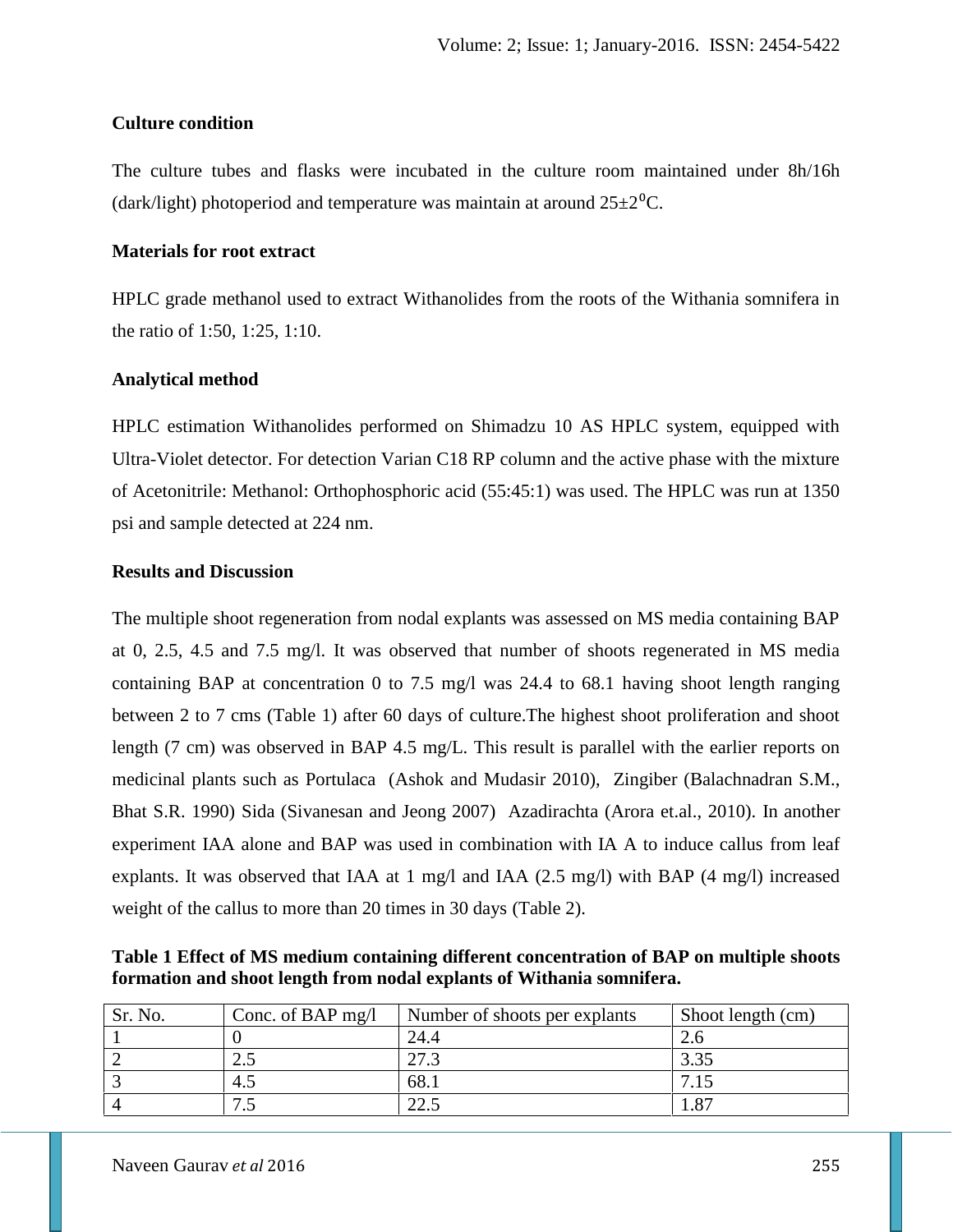Results recorded after 60d. The experiments were repeated thrice, each consisting of 10 replicates.

| Table 2 Effect of MS medium containing different concentration of IAA +BAP or IAA |  |
|-----------------------------------------------------------------------------------|--|
| alone on callus formation from leaf explants of Withania somnifera.               |  |

| Sr. No. | Conc of IAA $(mg/l)$     | Initial Weight of the callus (gm) | Final Weight of the callus (gm) |
|---------|--------------------------|-----------------------------------|---------------------------------|
|         | $\theta$                 | 0.0460                            | 0.0595                          |
|         |                          | 0.0627                            | 1.37                            |
| 3       | 2.5                      | 0.0581                            | 0.077                           |
|         | Conc of IAA              | Initial Weight of the callus (gm) | Final Weight of the callus (gm) |
|         | $(mg/l)$ with BAP 4 mg/l |                                   |                                 |
|         | $\Omega$                 | 0.055                             | 0.083                           |
|         |                          | 0.063                             | 0.095                           |
| 6       | 2.5                      | 0.069                             | 1.630                           |

Results recorded after 30 d.The experiments were repeated thrice, each consisting of 5 replicates.

The combination of auxin and cytokinin have been reported for callus induction form leaf explants (Castillo et al., 2000; Shu et al., 2005; Vidya et al., 2005).The third set of experiment comprises of 2, 4 D (0.75 to 3 mg/l) for induction of callus from leaf explants and the increase in the callus weight was observed at 1.5 mg/l of 2,4 D (Table 2). Its been earlier reported that 2, 4 D together with BAP or kinetin induce callus from leaf explants (Minal Wani et al., 2010; Hasan et al., 2008).The plants were transferred to MS media without PGR for rooting. The methanol extracts of roots were prepared and subjected to HPLC with Acetonitrile: Methanol :Orthophosphoric acid (55:45:1) as mobile phase and the peak for Witharferin was obtained at retention time between 2.8 and 3.0 min.

# **Table 3 Effect of MS medium containing different concentration of 2,4 D on callus formation from leaf explants of Withania Somnifera**

| Sr. No. $\vert$ Conc. Of 2, 4D mg/l | Initial Weight of the callus (gm) | Final Weight of the callus (gm) |
|-------------------------------------|-----------------------------------|---------------------------------|
| 0.75                                | 0.0570                            | 0.086                           |
| ر 1                                 | 0.0648                            | 0.095                           |
| 3.0                                 | 0.0536                            | 0.058                           |

Results recorded after 30 d. The experiments were repeated thrice, each consisting of 5 replicates.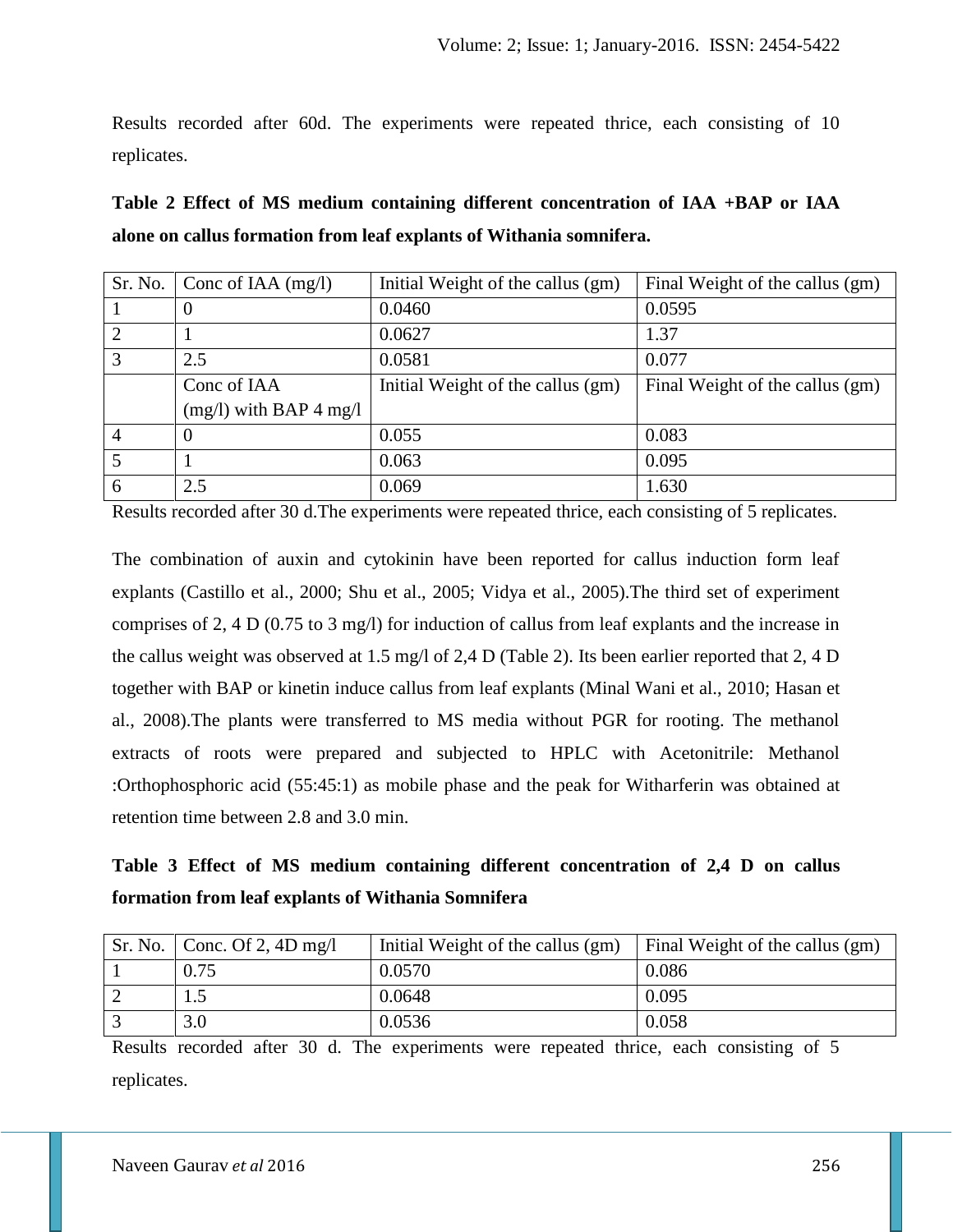

Aseptic *in vitro* cutting of multiple shoots of<br>Withania somnifera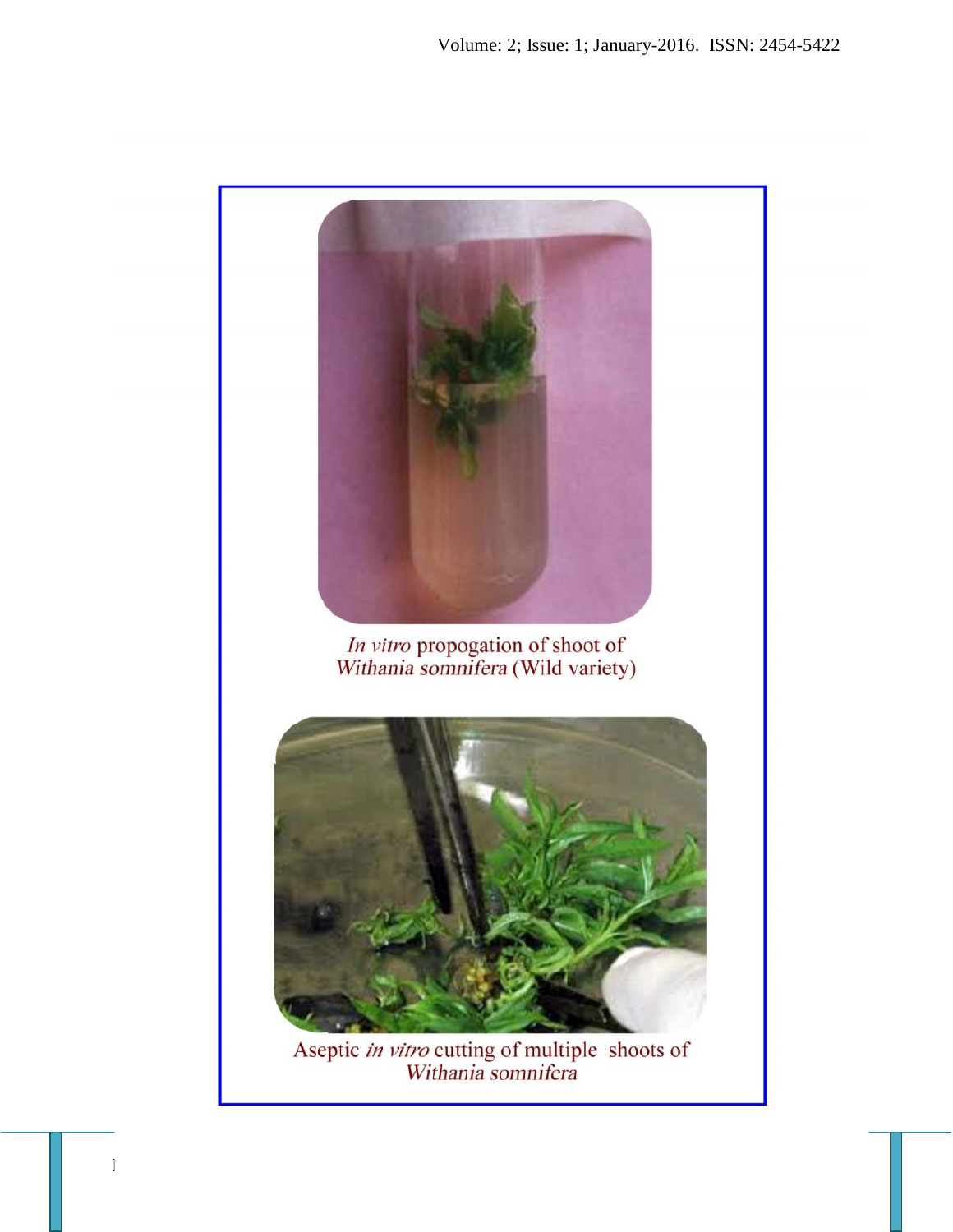

Bacterial & Fungal infected contaminated flasks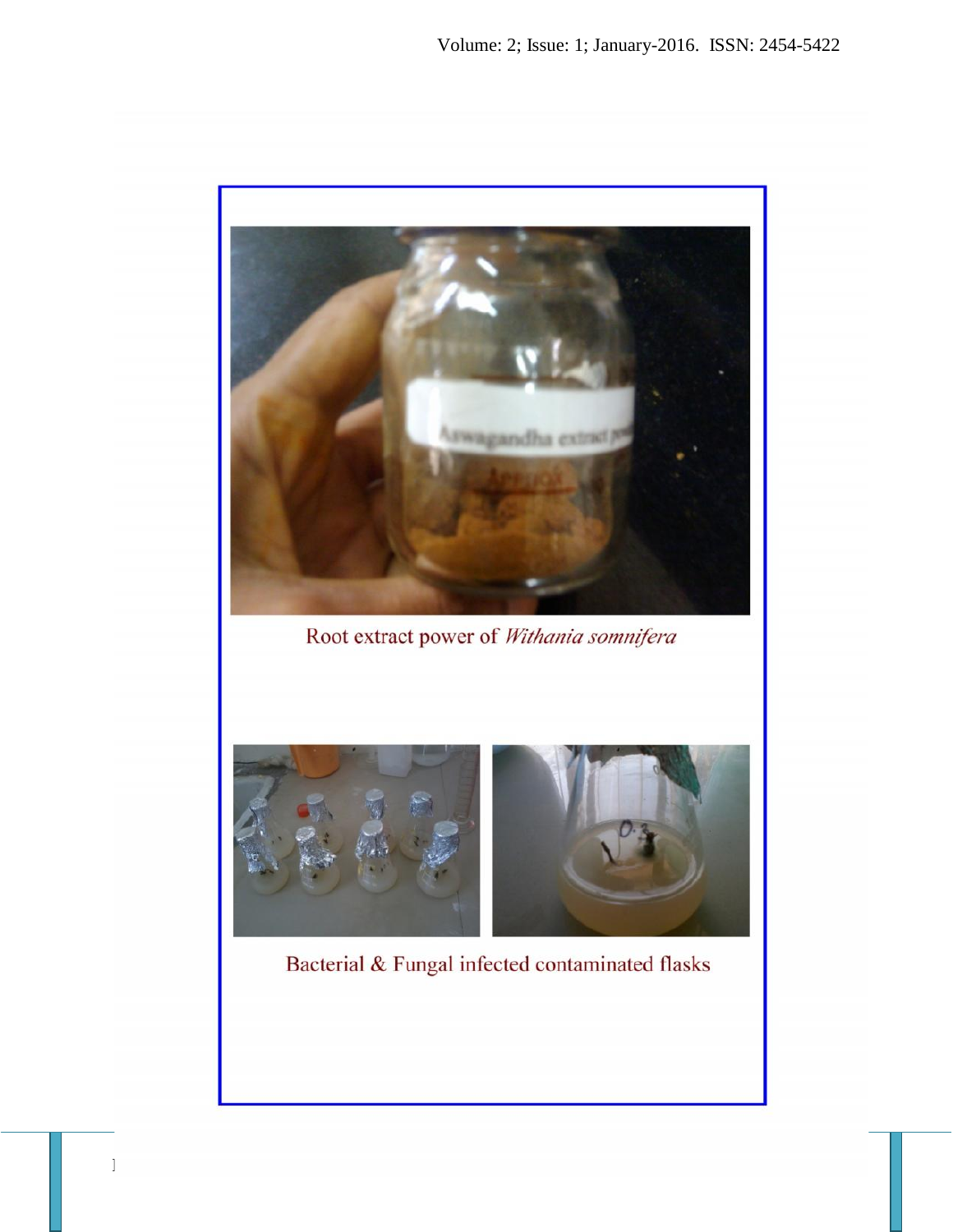#### **References**

Naveen gaurav 2013 A Review: Pharmacological and Medicinal Activity of Active Compounds of Withania somnifera. J. Engineering and Technology. 3(2): 12-16

Naveen gaurav, Dr. Arun Kumar, Manjusha Tyagi, Deepak Kumar, U.K. Chauhan, A. P. Singh 2015 IJCSR, 1(7) 164-173

Chakrabarti O; Ashok A and Hegde R S 2009 Science. 34, 287-95

Elizabeth Hohnadel; Kristy Bouchard and Alvin V Terry 2007 Galantamine and Donepezil Attenuate Pharmacologically Induced Deficits in Prepulse Inhibition in Rats. 52(2), 542-551

Campos H C; Da Rocha M D; Vie gas F P; Nicastro P C; Fossaluzza P C; Fraga C A; Barreiro E J and Viegas C 2010 CNS Neuro. l Disord. Drug Target

Devi P U and Sharada A C 1992 Indian J. Exp. Biol., 30, 169-172

Jaffer H J; Jawad A L M; Saber H S and Al -Naib 1988 A Evaluation of antimicrobial activity Of Withania somnifera extracts, Fitoterapia, 59, 497-500

Antonisamy R and Manickam V S 1999 XVI Int Bot Congr

Mirjalili M H; Moyano E; Bonfill M; Cusido R M and Palazón J 2009 Molecules, 14(7): 2373- 2393

Ven Murthy M R; Ranjekar P K; Ramassamy C and Deshpande M 2010 Central nervous system agents in medicinal chemistry, 10(3), 238-246

Naveen Gaurav; A P Singh and U K Chauhan 2015 Germination and viability capacity of seeds of Withania somnifera (L.) dunal, IJCSR, 1(4) 67-70

Murashige T and Skoog F A 1962 Physiol Plant, 15, 473-497

Ashok K Jain and Mudasir Bashir 2010 World J. Agricultural Sciences, 6(3), 327-330

Balachnadran S M; Bhat S R 1990 Plant Cell Rep., 8, 521-524